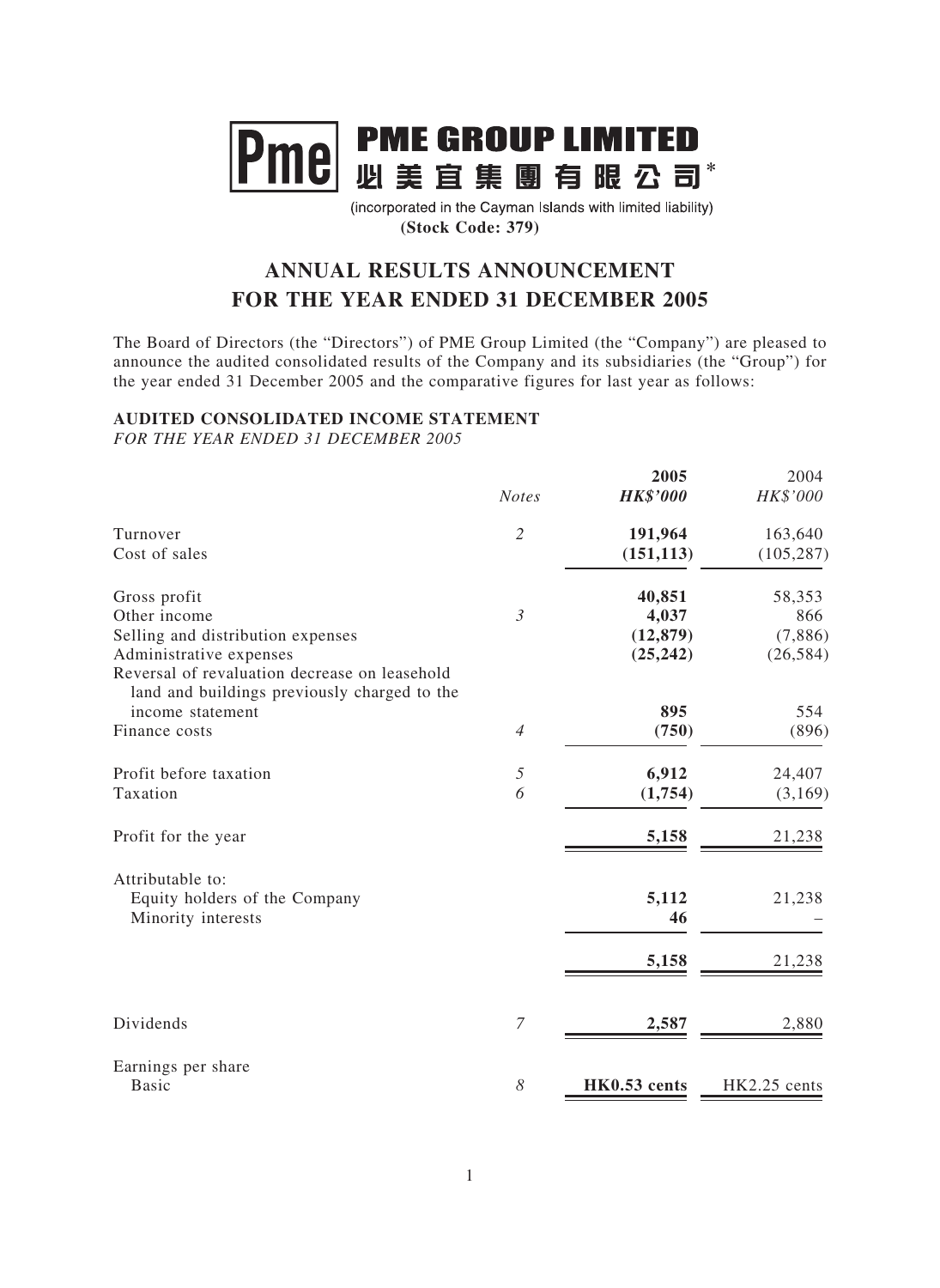### **AUDITED CONSOLIDATED BALANCE SHEET**

*AT 31 DECEMBER 2005*

|                                                                                                                        | <b>Notes</b> | 2005<br><b>HK\$'000</b>    | 2004<br>HK\$'000<br>(Restated) |
|------------------------------------------------------------------------------------------------------------------------|--------------|----------------------------|--------------------------------|
| <b>Non-current assets</b><br>Property, plant and equipment<br>Prepaid lease payments<br>Available-for-sale investments |              | 119,172<br>10,012<br>1,379 | 110,792<br>10,017              |
| Investments in securities<br>Other assets<br>Club debentures                                                           |              | 3,903<br>350               | 6,144<br>3,903<br>350          |
|                                                                                                                        |              | 134,816                    | 131,206                        |
| <b>Current assets</b><br>Inventories<br>Debtors, deposits and prepayments                                              | 9            | 31,586<br>64,707           | 28,177<br>52,393               |
| Loan receivables<br>Prepaid lease payments                                                                             |              | 6,105<br>244               | 7,860<br>238                   |
| Taxation recoverable                                                                                                   |              | 1,487                      | 1,550                          |
| Bank balances and cash                                                                                                 |              | 25,086                     | 36,800                         |
|                                                                                                                        |              | 129,215                    | 127,018                        |
| <b>Current liabilities</b><br>Creditors and accruals                                                                   | 10           | 10,312                     | 8,376                          |
| Taxation payable<br>Obligations under a finance lease                                                                  |              | 765<br>175                 | 925<br>165                     |
| Bank borrowings<br>Bank overdraft, unsecured                                                                           |              | 12,232<br>185              | 12,290                         |
|                                                                                                                        |              | 23,669                     | 21,756                         |
| Net current assets                                                                                                     |              | 105,546                    | 105,262                        |
| <b>Total assets less current liabilities</b>                                                                           |              | 240,362                    | 236,468                        |
| <b>Non-current liabilities</b><br>Obligations under a finance lease                                                    |              | 60                         | 235                            |
| Deferred taxation                                                                                                      |              | 4,302                      | 3,526                          |
|                                                                                                                        |              | 4,362                      | 3,761                          |
|                                                                                                                        |              | 236,000                    | 232,707                        |
| <b>Capital and reserves</b>                                                                                            |              |                            |                                |
| Share capital<br>Share premium and reserves                                                                            |              | 9,580<br>226,172           | 9,580<br>223,127               |
| Equity attributable to equity holders of                                                                               |              |                            |                                |
| the Company<br>Minority interests                                                                                      |              | 235,752<br>248             | 232,707                        |
|                                                                                                                        |              | 236,000                    | 232,707                        |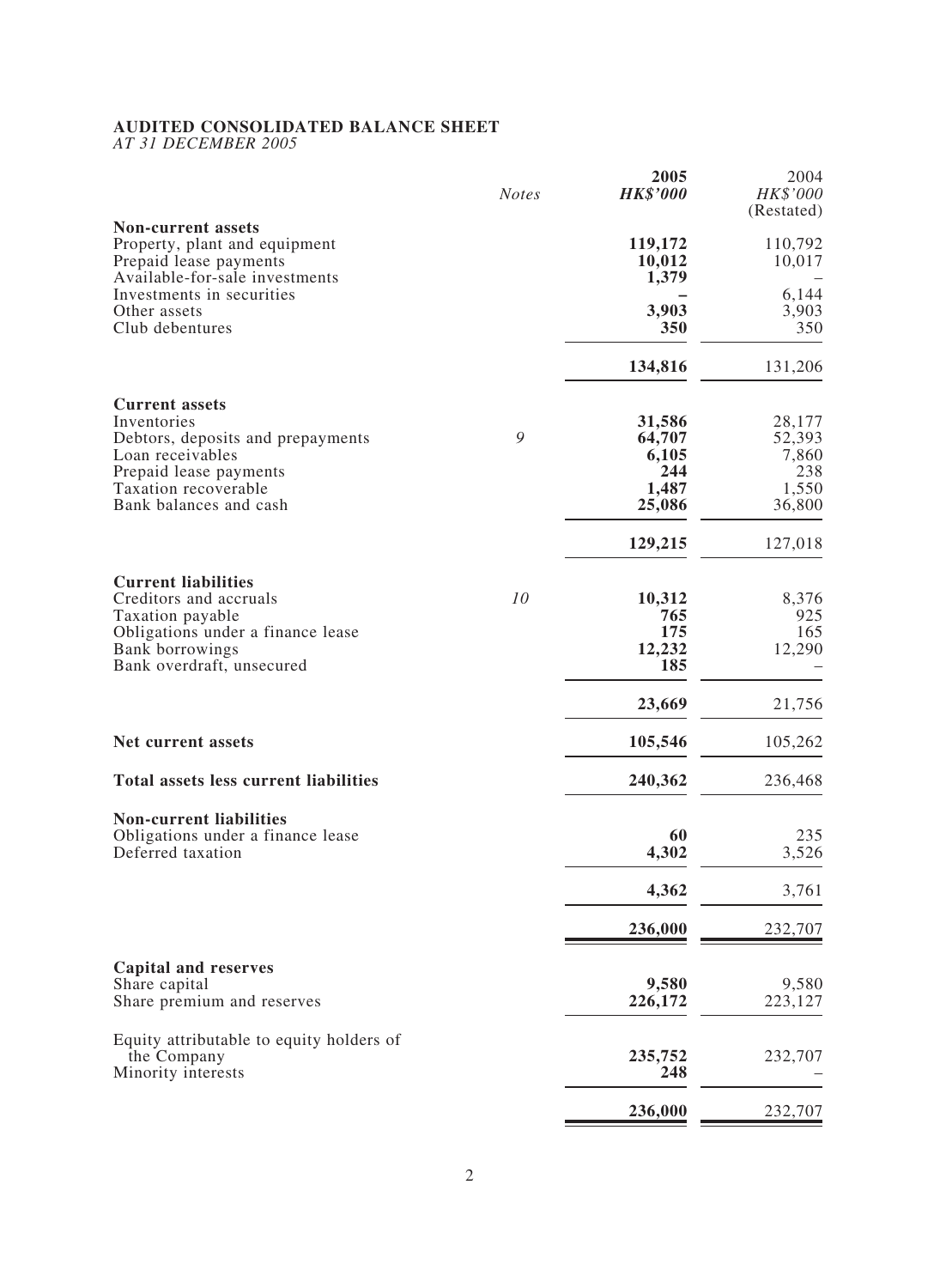#### *Notes :*

#### **1 Application of Hong Kong Financial Reporting Standards/changes in accounting policies**

In the current year, the Group has applied, for the first time, a number of new Hong Kong Financial Reporting Standards ("HKFRSs"), Hong Kong Accounting Standards ("HKASs") and Interpretations (hereinafter collectively referred to as "new HKFRSs") issued by the Hong Kong Institute of Certified Public Accountants that are effective for accounting periods beginning on or after 1 January 2005. The application of the new HKFRSs has resulted in a change in the presentation of the consolidated income statement, consolidated balance sheet and consolidated statement of changes in equity. In particular, the presentation of minority interests has been changed. The adoption of the new HKFRSs has resulted in changes to the Group's accounting policies in the following areas that have an effect on how the results for the current and prior accounting years are prepared and presented:

#### **Business combinations**

In the current year, the Group has applied HKFRS 3 *Business Combinations* which is effective for business combinations for which the agreement date is on or after 1 January 2005. The principal effects of the application of HKFRS 3 to the Group are summarised below:

*Excess of the Group's interest in the net fair value of an acquiree's identifiable assets, liabilities and contingent liabilities over cost (previously known as "negative goodwill").*

In accordance with HKFRS 3, any excess of the Group's interest in the net fair value of acquiree's identifiable assets, liabilities and contingent liabilities over the cost of acquisition ("discount on acquisition") is recognised immediately in profit or loss in the period in which the acquisition takes place. The effect from the adoption of HKFRS 3 for the current year is HK\$28,000 and there is no effect for prior periods.

#### **Financial Instruments**

In the current year, the Group has applied HKAS 32 *Financial Instruments: Disclosure and Presentation* and HKAS 39 *Financial Instruments: Recognition and Measurement*. HKAS 32 requires retrospective application. HKAS 39, which is effective for annual periods beginning on or after 1 January 2005, generally does not permit the recognition, derecognition or measurement of financial assets and liabilities on a retrospective basis. The application of HKAS 32 has had no material impact on how financial instruments of the Group are presented for current and prior periods. The principal effects resulting from the implementation of HKAS 39 are summarised below:

#### *Classification and measurement of financial assets and financial liabilities*

The Group has applied the relevant transitional provisions in HKAS 39 with respect to the classification and measurement of financial assets and financial liabilities that are within the scope of HKAS 39.

By 31 December 2004, the Group classified and measured its debt and equity securities in accordance with the alternative treatment of Statement of Standard Accounting Practice 24 ("SSAP 24"). Under SSAP 24, investments in debt or equity securities are classified as "trading securities", "non-trading securities" or "held-to-maturity investments" as appropriate. Both "trading securities" and "non-trading securities" are measured at fair value. Unrealised gains or losses of "trading securities" are reported in profit or loss for the period in which gains or losses arise. Unrealised gains or losses of "non-trading securities" are reported in equity until the securities are sold or determined to be impaired, at which time the cumulative gain or loss previously recognised in equity is included in the net profit or loss for that period. From 1 January 2005 onwards, the Group has classified and measured its debt and equity securities in accordance with HKAS 39. Under HKAS 39, financial assets are classified as "financial assets at fair value through profit or loss", "available-for-sale financial assets", "loans and receivables", or "held-tomaturity financial assets". "Financial assets at fair value through profit or loss" and "available-for-sale financial assets" are carried at fair value, with changes in fair values recognised in profit or loss and equity respectively. "Loans and receivables" and "held-to-maturity financial assets" are measured at amortised cost using the effective interest method after initial recognition.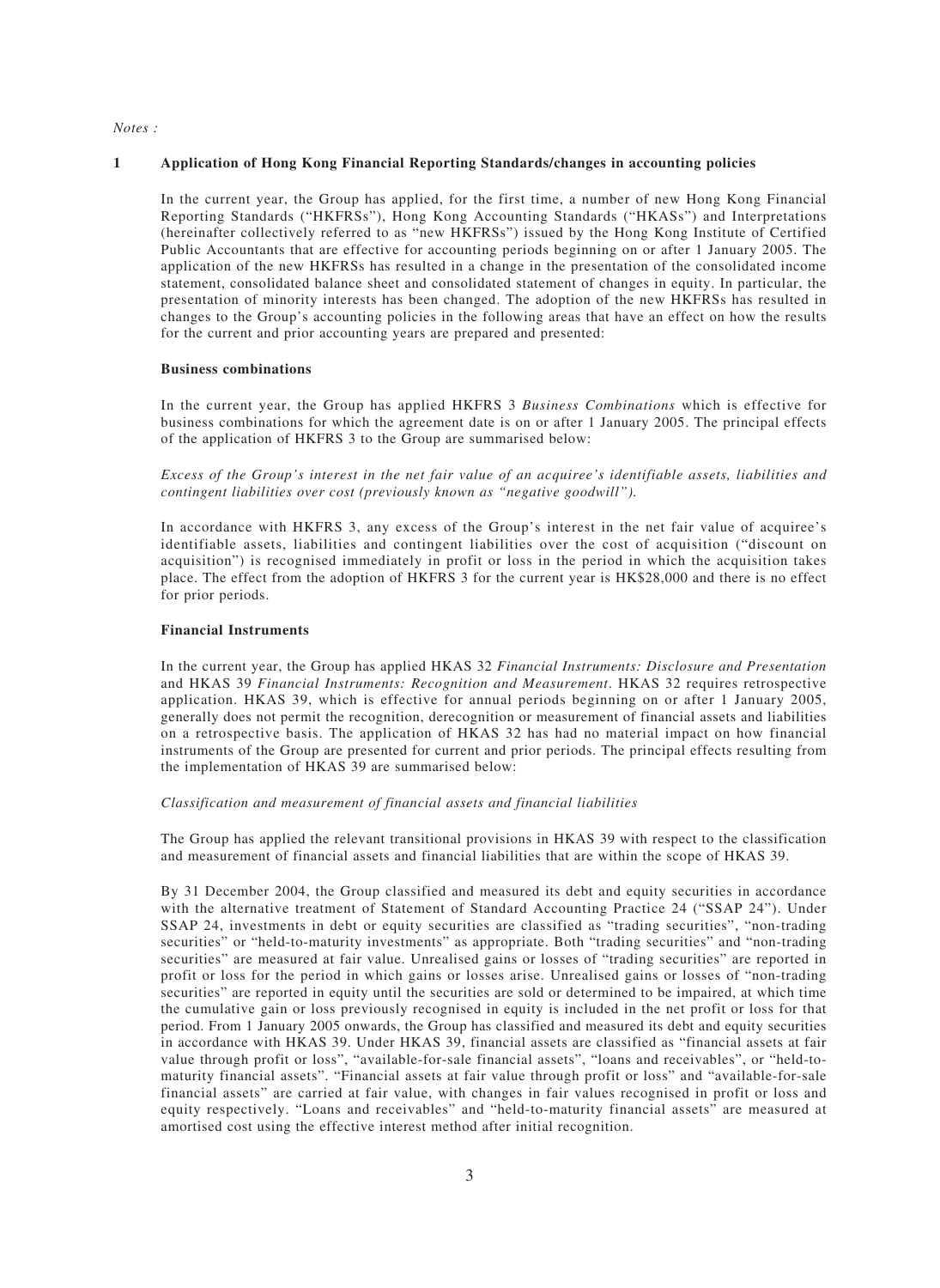On 1 January 2005, the Group classified and measured its debt and equity securities in accordance with the transitional provisions of HKAS 39. For available-for-sale investments, the cumulative unrealised gains or losses previously reported in equity at 1 January 2005 continue to be held in equity. On subsequent derecognition or impairment of the investment, the unrealised gain or loss remaining in equity will be transferred to profit or loss.

#### *Financial assets and financial liabilities other than debt and equity securities*

From 1 January 2005 onwards, the Group has classified and measured its financial assets and financial liabilities other than debt and equity securities (which were previously outside the scope of SSAP 24) in accordance with the requirements of HKAS 39. As mentioned above, financial assets under HKAS 39 are classified as "financial assets at fair value through profit or loss", "available-for-sale financial assets", "loans and receivables" or "held-to-maturity financial assets". Financial liabilities are generally classified as "financial liabilities at fair value through profit or loss" or "other financial liabilities". Financial liabilities at fair value through profit or loss are measured at fair value, with changes in fair value being recognised in profit or loss directly. Other financial liabilities are carried at amortised cost using the effective interest method after initial recognition. The Group has applied the relevant transitional provisions in HKAS 39. However, there has been no material effect on how the results for the current accounting period are prepared and presented.

#### **Owner-occupied Leasehold Interest in Land**

In previous years, owner-occupied leasehold land and buildings were included in property, plant and equipment and measured using the revaluation model. In the current year, the Group has applied HKAS 17 *Leases*. Under HKAS 17, the land and buildings elements of a lease of land and buildings are considered separately for the purposes of lease classification, unless the lease payments cannot be allocated reliably between the land and buildings elements, in which case, the entire lease is generally treated as a finance lease. To the extent that the allocation of the lease payments between the land and buildings elements can be made reliably, the leasehold interests in land are reclassified to prepaid lease payments under operating leases, which are carried at cost and amortised over the lease term on a straight-line basis. This change in accounting policy has been applied retrospectively. Alternatively, where the allocation between the land and buildings elements cannot be made reliably, the leasehold interests in land continue to be accounted for as property, plant and equipment.

The effects of the changes in accounting policies described above on the results for the current and prior years are as follows:

|                                                                                                                 | 2005<br><b>HK\$'000</b> | 2004<br>HK\$'000 |
|-----------------------------------------------------------------------------------------------------------------|-------------------------|------------------|
| Recognition of discount on acquisition directly in profit<br>Decrease in amortisation of prepaid lease payments | 28                      |                  |
| restated at cost                                                                                                | 52                      |                  |
|                                                                                                                 | 80                      |                  |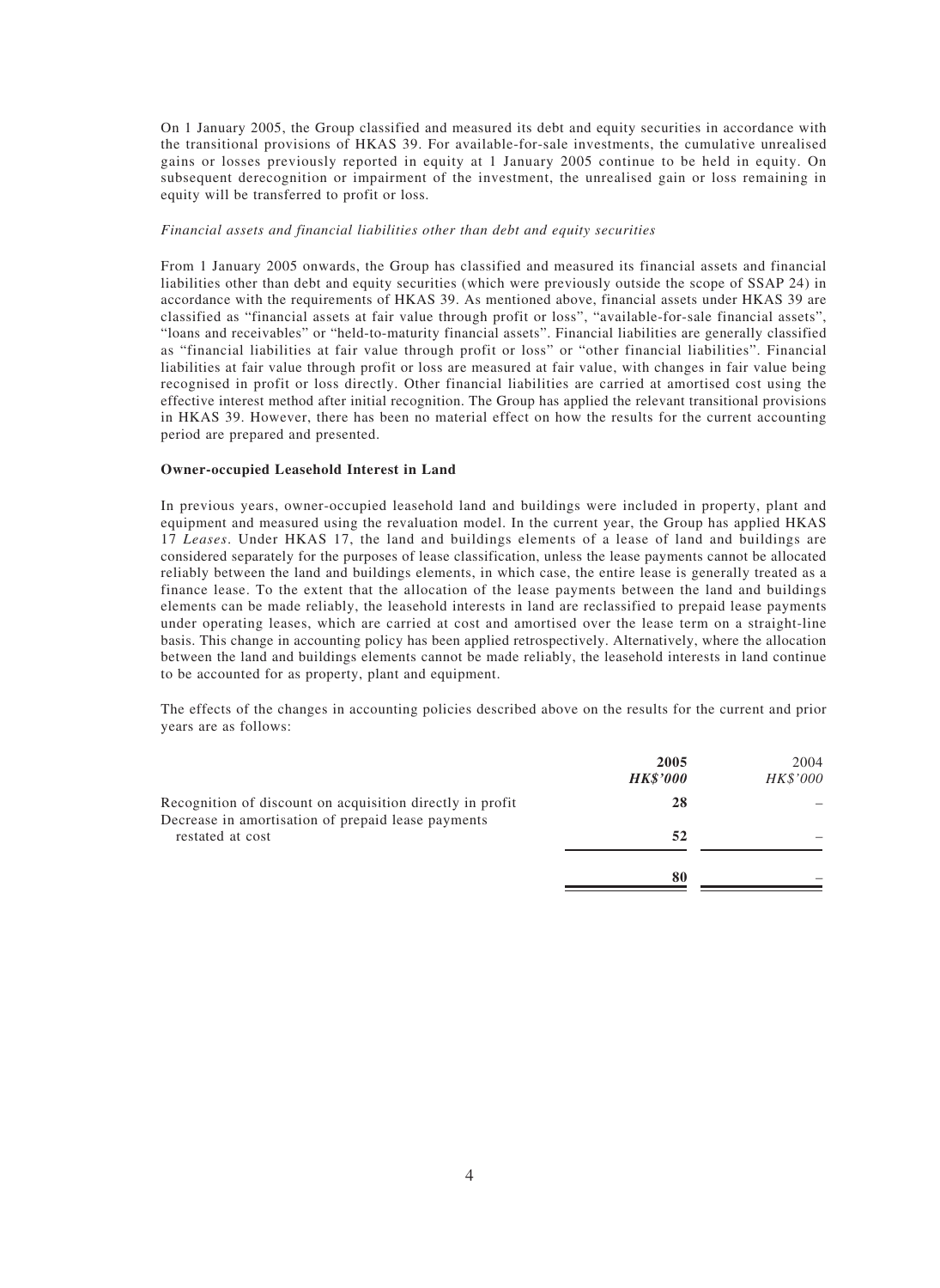The cumulative effects of the application of the new HKFRSs on 31 December 2004 and 1 January 2005 are summarised below:

|                                            | At<br>31 December 2004          |                         | At<br>31 December 2004 |                         | At<br>1 January 2005   |
|--------------------------------------------|---------------------------------|-------------------------|------------------------|-------------------------|------------------------|
|                                            | (originally stated)<br>HK\$'000 | Adjustments<br>HK\$'000 | (restated)<br>HK\$'000 | Adjustments<br>HK\$'000 | (restated)<br>HK\$'000 |
| <b>Balance sheet items</b>                 |                                 |                         |                        |                         |                        |
| Impact of HKAS 17:                         |                                 |                         |                        |                         |                        |
| Property, plant and equipment              | 125,312                         | (14,520)                | 110,792                |                         | 110,792                |
| Prepaid lease payments                     |                                 | 10,255                  | 10,255                 |                         | 10,255                 |
| Deferred tax liabilities                   | (4,678)                         | 1,152                   | (3,526)                |                         | (3,526)                |
| Impact of HKAS 32 and<br><b>HKAS 39:</b>   |                                 |                         |                        |                         |                        |
| Investment in securities                   | 6,144                           |                         | 6,144                  | (6,144)                 |                        |
| Available-for-sale investments             |                                 |                         |                        | 6,144                   | 6,144                  |
| Other net assets                           | 109,042                         |                         | 109,042                |                         | 109,042                |
|                                            |                                 |                         |                        |                         |                        |
| Total effects on assets and<br>liabilities | 235,820                         |                         |                        |                         | 232,707                |
|                                            |                                 | (3,113)                 | 232,707                |                         |                        |
| Property revaluation reserve               | 9,754                           | (3,113)                 | 6,641                  |                         | 6,641                  |
| Other equities                             | 226,066                         |                         | 226,066                |                         | 226,066                |
|                                            |                                 |                         |                        |                         |                        |
| Total effects on equity                    | 235,820                         | (3,113)                 | 232,707                |                         | 232,707                |

The financial effects of the application of the new HKFRSs to the Group's equity on 1 January 2004 are summarised below:

|                              | As originally<br>stated<br><i>HK\$'000</i> | <b>Adjustments</b><br>HK\$'000 | As restated<br><b>HK\$'000</b> |
|------------------------------|--------------------------------------------|--------------------------------|--------------------------------|
| Property revaluation reserve | 11.700                                     | (2,939)                        | 8.761                          |

However, the Group has not early applied the following new standards and interpretations that have been issued but are not yet effective. The directors of the Company anticipate that the application of these Standards or Interpretations will have no material impact on the financial statements of the Group.

| HKAS 1 (Amendment)  | Capital disclosures <sup>1</sup>                                                                                        |
|---------------------|-------------------------------------------------------------------------------------------------------------------------|
| HKAS 19 (Amendment) | Actuarial gains and losses, group plans and disclosures <sup>2</sup>                                                    |
| HKAS 21 (Amendment) | Net investment in a foreign operation <sup>2</sup>                                                                      |
| HKAS 39 (Amendment) | Cash flow hedge accounting of forecast intragroup transactions <sup>2</sup>                                             |
| HKAS 39 (Amendment) | The fair value option <sup>2</sup>                                                                                      |
| HKAS 39 & HKFRS 4   |                                                                                                                         |
| (Amendments)        | Financial guarantee contracts <sup>2</sup>                                                                              |
| HKFRS 6             | Exploration for and evaluation of mineral resources <sup>2</sup>                                                        |
| <b>HKFRS 7</b>      | Financial instruments: Disclosures <sup>1</sup>                                                                         |
| $HK(IFRIC) - INT 4$ | Determining whether an arrangement contains a lease <sup>2</sup>                                                        |
| $HK(IFRIC) - INT 5$ | Rights to interests arising from decommissioning, restoration and<br>environmental rehabilitation funds <sup>2</sup>    |
| $HK(IFRIC) - INT 6$ | Liabilities arising from participating in a specific market - waste<br>electrical and electronic equipment <sup>3</sup> |
| $HK(IFRIC) - INT 7$ | Applying the restatement approach under HKAS 29 Financial Reporting<br>in Hyperinflationary Economies <sup>4</sup>      |

<sup>1</sup> Effective for annual periods beginning on or after 1 January 2007.

<sup>2</sup> Effective for annual periods beginning on or after 1 January 2006.<br> **Effective for annual periods beginning on or after 1 December 200** 

<sup>3</sup><br>Effective for annual periods beginning on or after 1 December 2005.

Effective for annual periods beginning on or after 1 March 2006.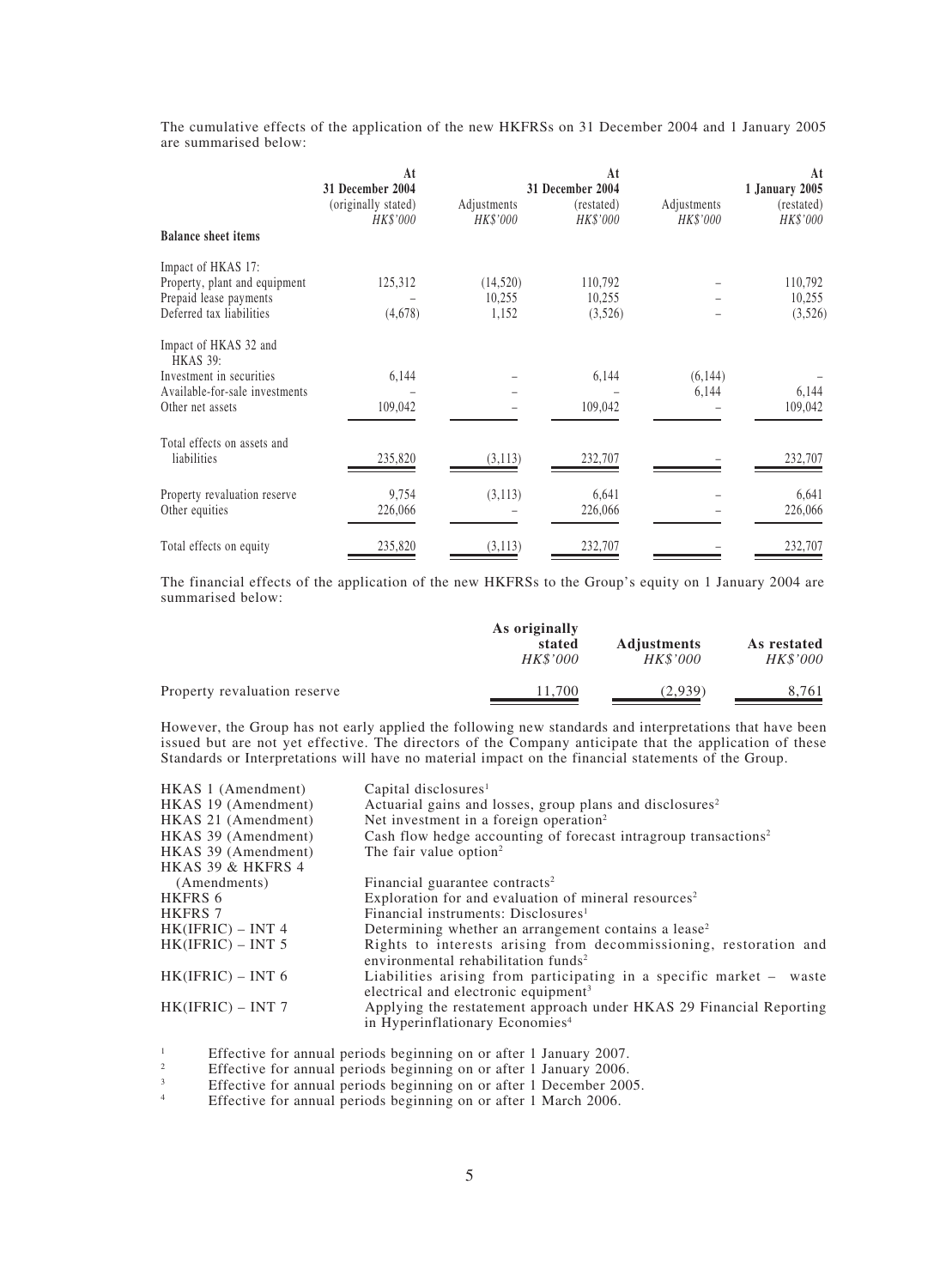#### **2 Turnover and segmental information**

Turnover represents the amounts received and receivable from the manufacture of abrasive products, polishing compounds and polishing wheels, trading of polishing materials and polishing equipment and provision of technical consultancy service, net of allowances and returns, during the year.

The analysis of the turnover and segment result of the Group by operating divisions during the financial year is as follows:

|                                                                                |                 | <b>Turnover</b><br><b>Segment result</b> |                 |          |
|--------------------------------------------------------------------------------|-----------------|------------------------------------------|-----------------|----------|
|                                                                                | 2005            | 2004                                     | 2005            | 2004     |
| <b>Operating divisions</b>                                                     | <b>HK\$'000</b> | HK\$'000                                 | <b>HK\$'000</b> | HK\$'000 |
| Manufacturing products                                                         | 98,666          | 91,997                                   | 26              | 14,461   |
| Trading products                                                               | 85,689          | 67,074                                   | 12              | 5,596    |
| Technical service                                                              | 7,609           | 4,569                                    | 2,692           | 3,826    |
|                                                                                | 191,964         | 163,640                                  | 2,730           | 23,883   |
| Other income                                                                   |                 |                                          | 4,037           | 866      |
| Reversal of revaluation decrease in<br>leasehold land and buildings previously |                 |                                          |                 |          |
| charged to the income statement                                                |                 |                                          | 895             | 554      |
| Finance costs                                                                  |                 |                                          | (750)           | (896)    |
| Profit before taxation                                                         |                 |                                          | 6,912           | 24,407   |
| Taxation                                                                       |                 |                                          | (1,754)         | (3,169)  |
| Profit for the year                                                            |                 |                                          | 5,158           | 21,238   |

The Group's operations are located in Hong Kong and Mainland China. The Group's trading divisions are mainly located in Hong Kong and Mainland China. Manufacturing and technical service are carried out in Mainland China.

The following table provides an analysis of the Group's turnover by geographical market, irrespective of the origin of customers :

|                          | 2005<br><b>HK\$'000</b> | 2004<br>HK\$'000 |
|--------------------------|-------------------------|------------------|
| Hong Kong                | 83,622                  | 96,923           |
| Mainland China           | 95,762                  | 58,874           |
| Other Asian regions      | 8,383                   | 3,865            |
| North America and Europe | 1,400                   | 1,490            |
| Other countries          | 2,797                   | 2,488            |
|                          | 191,964                 | 163,640          |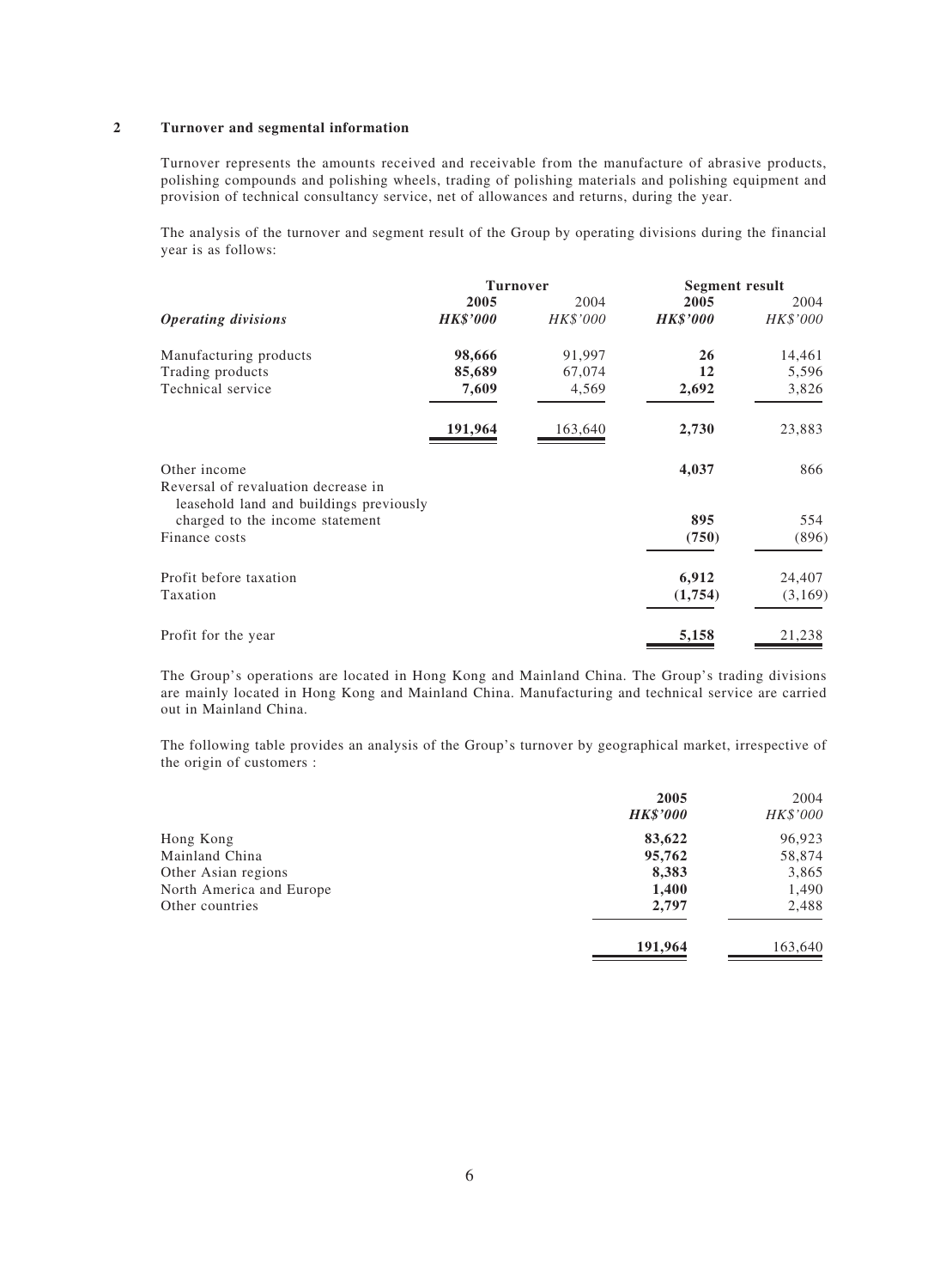### **3 Other income**

|   |                                                                 | 2005<br><b>HK\$'000</b> | 2004<br>HK\$'000 |
|---|-----------------------------------------------------------------|-------------------------|------------------|
|   | Other income comprises:                                         |                         |                  |
|   | Discount on acquisition of a subsidiary                         | 28                      |                  |
|   | Gain on derecognition of available-for-sale investments         | 250                     |                  |
|   | Interest income from banks                                      | 322                     | 76               |
|   | Other interest income                                           | 364                     | 67               |
|   | Net foreign exchange gains                                      | 2,218                   | 124              |
|   | Dividend income from listed investments                         | 144                     | 61               |
|   | Sundry income                                                   | 711                     | 538              |
|   |                                                                 | 4,037                   | 866              |
| 4 | <b>Finance costs</b>                                            |                         |                  |
|   |                                                                 | 2005                    | 2004             |
|   |                                                                 | <b>HK\$'000</b>         | HK\$'000         |
|   | Finance costs comprise:                                         |                         |                  |
|   | Interests on bank borrowings wholly repayable within five years | 733                     | 869              |
|   | Finance lease charges                                           | 17                      | 27               |
|   |                                                                 | 750                     | 896              |
| 5 | <b>Profit before taxation</b>                                   |                         |                  |
|   |                                                                 | 2005                    | 2004             |
|   |                                                                 | <b>HK\$'000</b>         | HK\$'000         |
|   | Profit before taxation has been arrived at after charging:      |                         |                  |
|   | Depreciation of property, plant and equipment                   | 6,082                   | 6,949            |
|   | Release of prepaid lease payment                                | 238                     | 239              |
|   | Staff costs, including directors' remuneration                  | 17,603                  | 19,062           |
|   | Auditors' remuneration                                          | 830                     | 824              |
|   | Allowance for doubtful debts                                    | 1,758                   |                  |
|   | Allowance for obsolete inventories                              | 546                     | 159              |
|   | Loss on disposal of property, plant and equipment               |                         | 8                |
|   | Cost of inventories recognised as expenses                      | 151,113                 | 105,287          |

Contributions to retirement benefits schemes of HK\$662,000 (2004: HK\$715,000) are included in staff costs.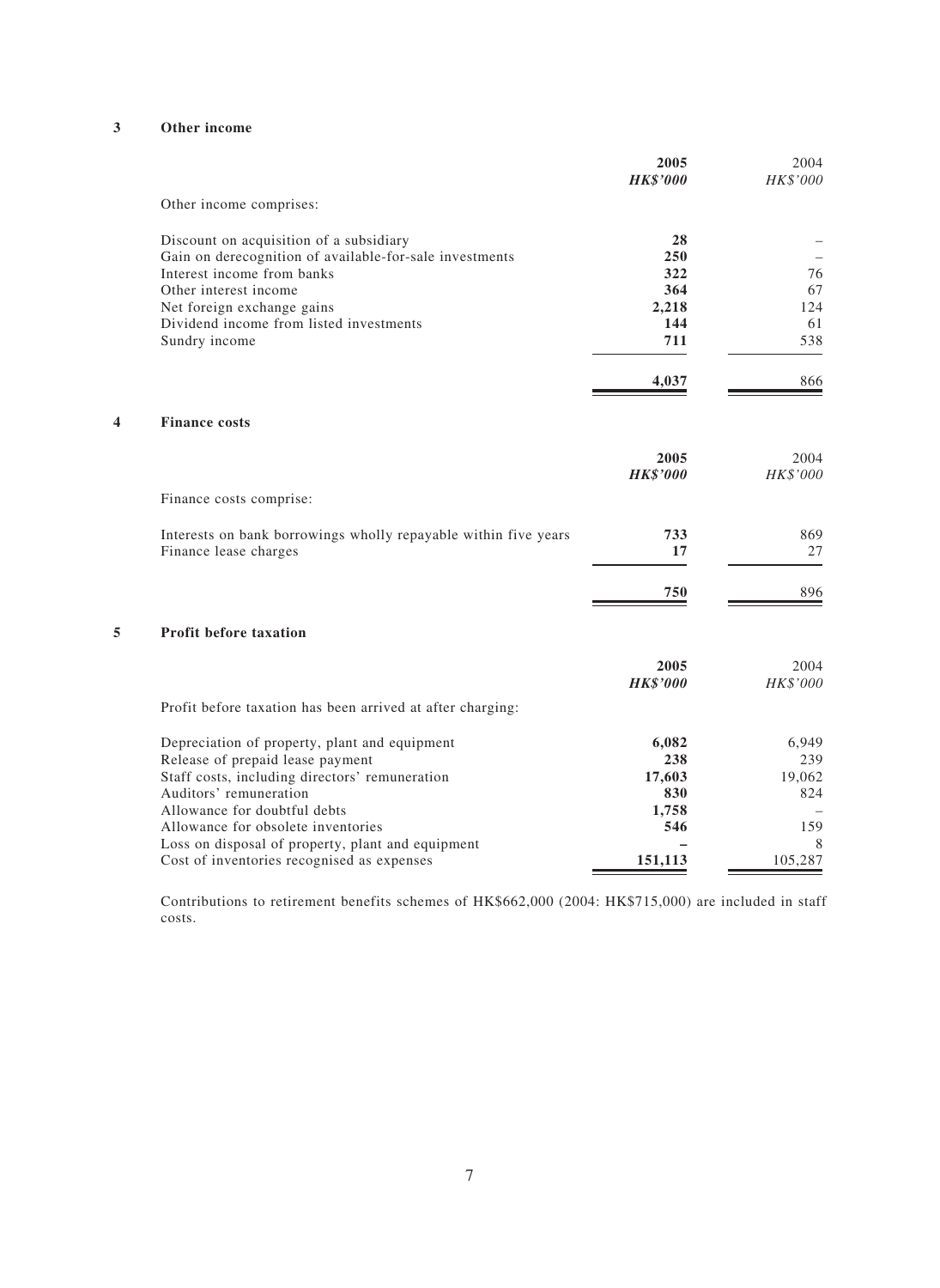### **6 Taxation**

|                                                                             | 2005<br><b>HK\$'000</b> | 2004<br>HK\$'000 |
|-----------------------------------------------------------------------------|-------------------------|------------------|
| The charge comprises:                                                       |                         |                  |
| Current tax<br>Hong Kong<br>Other regions in the PRC<br>Other jurisdictions | 572<br>348<br>60        | 2,613            |
|                                                                             | 980                     | 2,613            |
| Overprovision in prior year<br>Hong Kong                                    | (70)                    | (202)            |
| Deferred taxation<br>Current year                                           | 844                     | 758              |
|                                                                             | 1,754                   | 3,169            |

Hong Kong Profits Tax is calculated at 17.5% of the estimated assessable profits for the year.

In accordance with the relevant tax laws and regulations of The People's Republic of China ("PRC"), the PRC subsidiary is exempted from Enterprise Income Tax ("EIT") for two years starting from its first profit making year after utilisation of carried forward tax losses and is eligible for a 50% relief on the EIT in the following three years. 2003 is the first profit making year.

Taxation arising in other jurisdiction is calculated at the rates prevailing in the relevant jurisdiction.

#### **7 Dividends**

|                                                                           | 2005<br><b>HK\$'000</b> | 2004<br>HK\$'000 |
|---------------------------------------------------------------------------|-------------------------|------------------|
| Interim dividend of HK0.17 cent<br>$(2004:HK0.3 cent)$ per ordinary share | 1,629                   | 2,880            |
| Proposed final dividend of HK0.1 cent<br>(2004: Nil) per ordinary share   | 958                     |                  |
|                                                                           | 2,587                   | 2,880            |

The proposed final dividend for the year is subject to the approval of the shareholders at the forthcoming annual general meeting. The final dividend shall be despatched on 28 June 2006 to the shareholders whose names register in the Company's register of members as at 29 May 2006.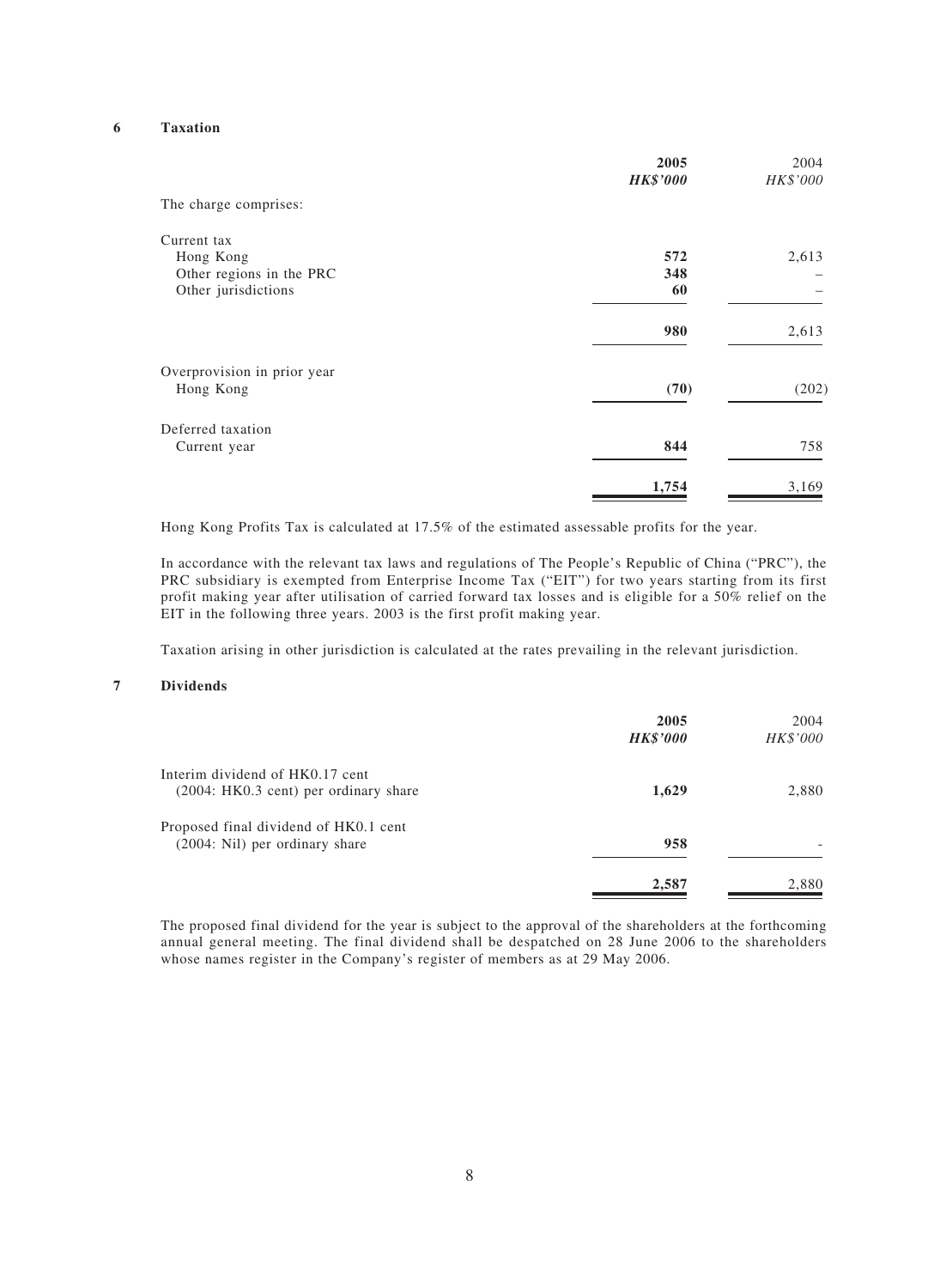#### **8 Earnings per share**

The calculation of the basic earnings per share is based on the net profit for the year ended 31 December 2005 of HK\$5,112,000 (2004: HK\$21,238,000) and the weighted average number of ordinary shares used in the calculation is 958,000,000 (2004: weighted average 942,359,000) ordinary shares in issue during the year.

There is no difference between the basic and diluted earnings per share as the Company has no potentially dilutive ordinary shares during both years.

#### **9 Debtors, deposits and prepayments**

The aged analysis of the trade debtors of HK\$54,587,000 (2004: HK\$44,271,000) which are included in the Group's debtors, deposits and prepayments is as follows:

|                                         | 2005            | 2004     |
|-----------------------------------------|-----------------|----------|
|                                         | <b>HK\$'000</b> | HK\$'000 |
| Within 30 days                          | 20,555          | 26,281   |
| $31$ to 60 days                         | 15,748          | 11,383   |
| 61 to 90 days                           | 11,186          | 4,012    |
| Over 90 days                            | 7,098           | 2,595    |
|                                         | 54,587          | 44,271   |
| Other debtors, deposits and prepayments | 10,120          | 8,122    |
|                                         | 64,707          | 52,393   |

The fair value of the Group's debtors, deposits and prepayments at 31 December 2005 approximates to their corresponding carrying amount.

#### **10 Creditors and accruals**

The aged analysis of the trade creditors of HK\$6,780,000 (2004: HK\$4,942,000) which are included in the Group's creditors and accruals is as follows:

| 2005            | 2004     |
|-----------------|----------|
| <b>HK\$'000</b> | HK\$'000 |
| 2,686           | 2,600    |
| 984             | 723      |
| 1,615           | 812      |
| 1,495           | 807      |
| 6,780           | 4,942    |
| 3,532           | 3,434    |
| 10,312          | 8,376    |
|                 |          |

The fair value of the Group's creditors and accruals at 31 December 2005 approximates to their corresponding carrying amount.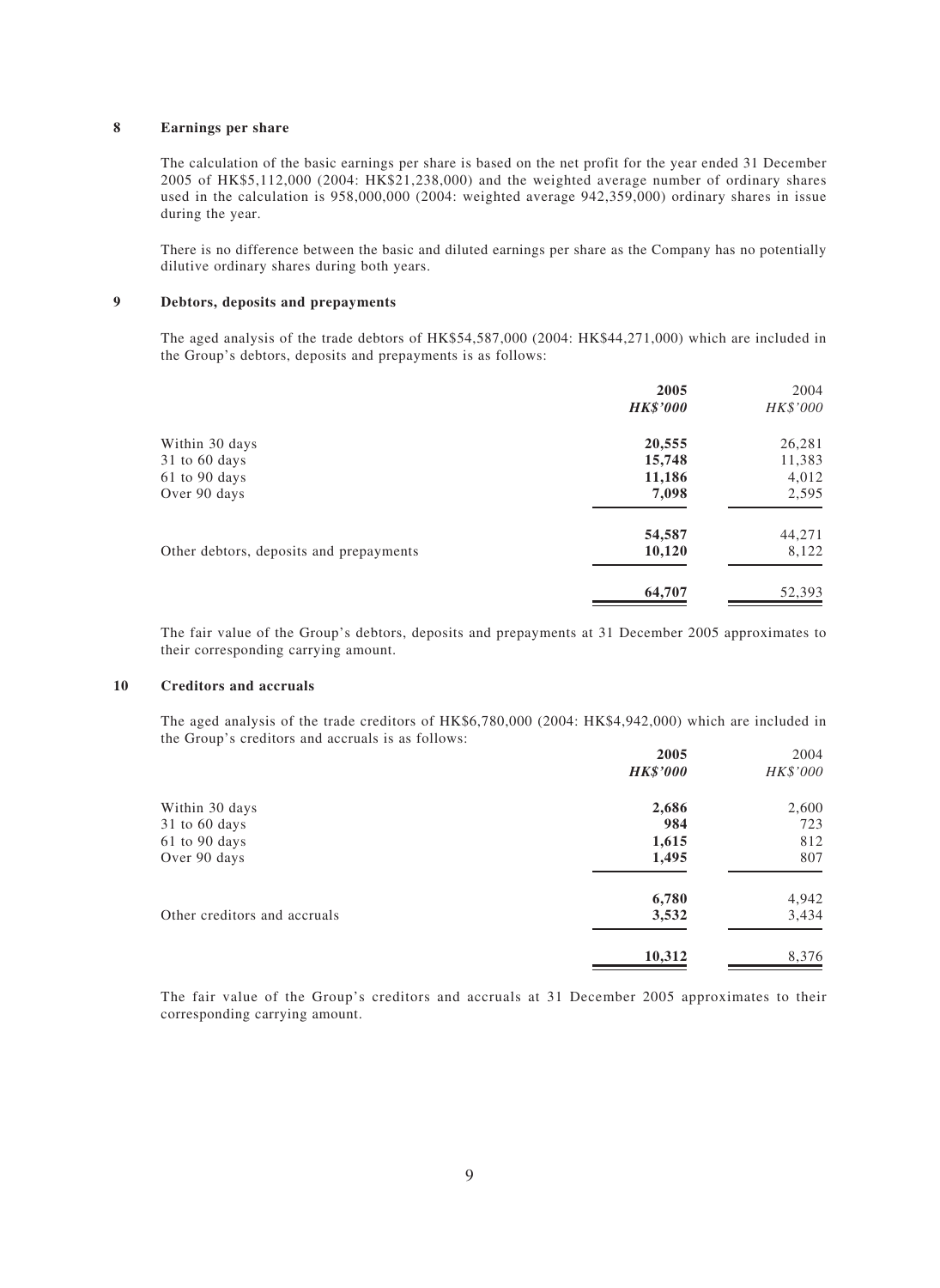# **MANAGEMENT DISCUSSION AND ANALYSIS**

### **Business Review and Financial Performance**

The Group is principally engaged in the manufacturing of polishing compounds and polishing wheels in Mainland China under its own brand name *Pme* and the trading of various branded industrial abrasive products. Over 90% of the Group's turnover and profits was contributed from the markets in Hong Kong and the Pearl River Delta in Mainland China.

The Group's turnover for the year 2005 has increased by 17.3% from approximately HK\$163.6 million in 2004 to approximately HK\$192.0 million. The net profit for the year under review decreased from approximately HK\$21.2 million in 2004 to approximately HK\$5.1 million.

The increase in turnover is mainly due to increase in sales of trading products and increase in sales to Mainland China market. However, the continued increase in raw materials costs, manufacturing overheads and the costs of trading products, which have not been able to fully transfer to our customers due to keen competition in market, reduced the Group's profit margin. The increase in marketing expenses to promote the Group's products to Mainland market and bad debt provisions made during the year also resulted in a decrease in net profit.

### **Liquidity and Financial Resources**

At 31 December 2005, the Group had interest-bearing bank borrowings of approximately HK\$12.2 million (31 December 2004: HK\$12.3 million), which were of maturity within one year. The directors expect that all the bank borrowings will be repaid by internal generated funds or rolled over upon the maturity and continue to provide funding to the Group's operations. At 31 December 2005, the Group's leasehold land and buildings and prepaid lease payments with aggregate carrying value of approximately HK\$94.3 million (31 December 2004: HK\$94.6 million) have been pledged to banks to secure the banking facilities granted to the Group.

At 31 December 2005, current assets of the Group amounted to approximately HK\$129.2 million (31 December 2004: HK\$127.0 million). The Group's current ratio was approximately 5.46 as at 31 December 2005 as compared with 5.84 as at 31 December 2004. At 31 December 2005, the Group had total assets of approximately HK\$264.0 million (31 December 2004: HK\$258.2 million) and total liabilities of approximately HK\$28.0 million (31 December 2004: HK\$25.5 million), representing a gearing ratio (measured as total liabilities to total assets) of 10.6% as at 31 December 2005 as compared with 9.9% as at 31 December 2004.

### **Foreign Exchange Exposures**

The Group's purchases and sales are mainly denominated in US dollars, Hong Kong dollars and Renminbi. The operating expenses of the Group are either in Hong Kong dollars or Renminbi. As Hong Kong dollars have been pledged with US dollars, and the exchange rate of Renminbi against Hong Kong dollars is relatively stable, the directors consider that the Group has no material currency exchange risk exposures.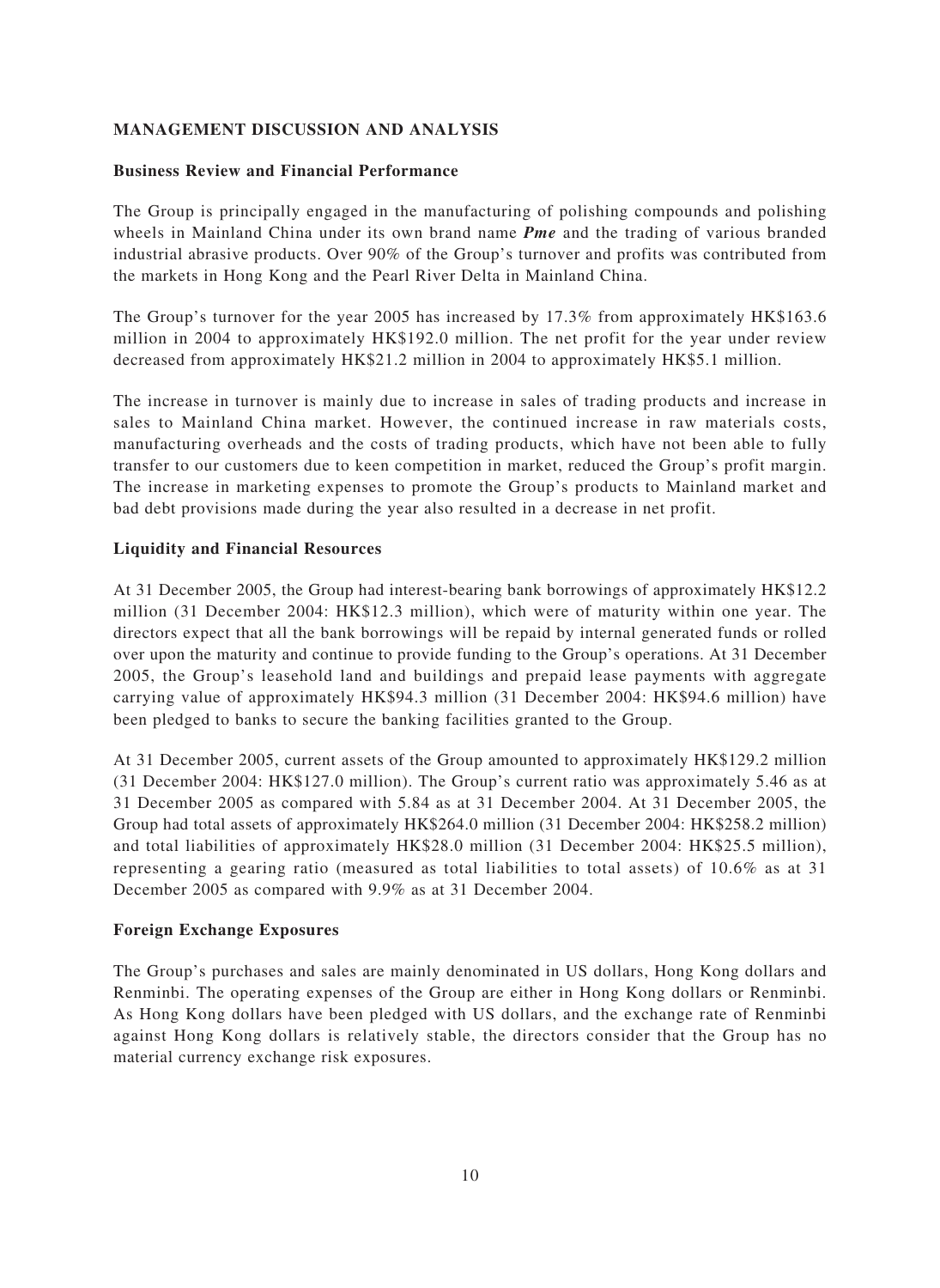# **Contingent Liabilities**

The Group had no material contingent liabilities as at 31 December 2005 and 31 December 2004.

### **Capital Commitments**

At 31 December 2005, the Group had capital commitment of HK\$29,000 (2004:HK\$96,000) in respect of acquisition of property, plant and equipment contracted for but not provided in financial statements.

### **Outlook**

Taking a macro-view of the economic environment, the growth of Mainland China, as in previous years, will continue; Hong Kong also has a positive economic outlook. As an enterprise where the PRC is its major market, we will try our best to grasp market opportunities so as to maximise shareholders' return. In 2006, in the areas of market and product development, we will continue to develop the distribution network so as to widen our sales channels; actively introduce new products which suit the market needs; increase the market value of *Pme* brand. Following the positive progress in the negotiations with the Mainland joint venture partner, it is expected that our development in the market among the Yangtze River Delta region will be accelerated. Cost control remains our top issue this year. The organisational restructuring will be undergone to increase operational effectiveness.

### **Employees and Remuneration**

At 31 December 2005, the Group had approximately 260 employees in Hong Kong and Mainland China. The employees are remunerated with basic salary, bonus and other benefits in kind with reference to industry practice and their individual performance. The Group also operates a share option scheme of which the Directors may, at its discretion, grant options to employees of the Group. No option has been granted since the adoption of the share option scheme.

### **PURCHASE, REDEMPTION OR SALE OF LISTED SHARES**

Neither the Company, nor any of its subsidiaries purchased, sold or redeemed any of the listed securities of the Company during the year.

# **CLOSURE OF REGISTER OF MEMBERS**

The Register of Members of the Company will be closed from 25 May 2006 to 29 May 2006, both days inclusive, during which no transfer of shares can be registered. To qualify for the final dividend, members must ensure that all transfer documents accompanied by the relevant share certificates must be lodged with the Company's Hong Kong branch share registrar, Secretaries Limited, at 26/F, Tesbury Centre, 28 Queen's Road East, Wanchai, Hong Kong for registration no later than 4:30 p.m. on 24 May 2006.